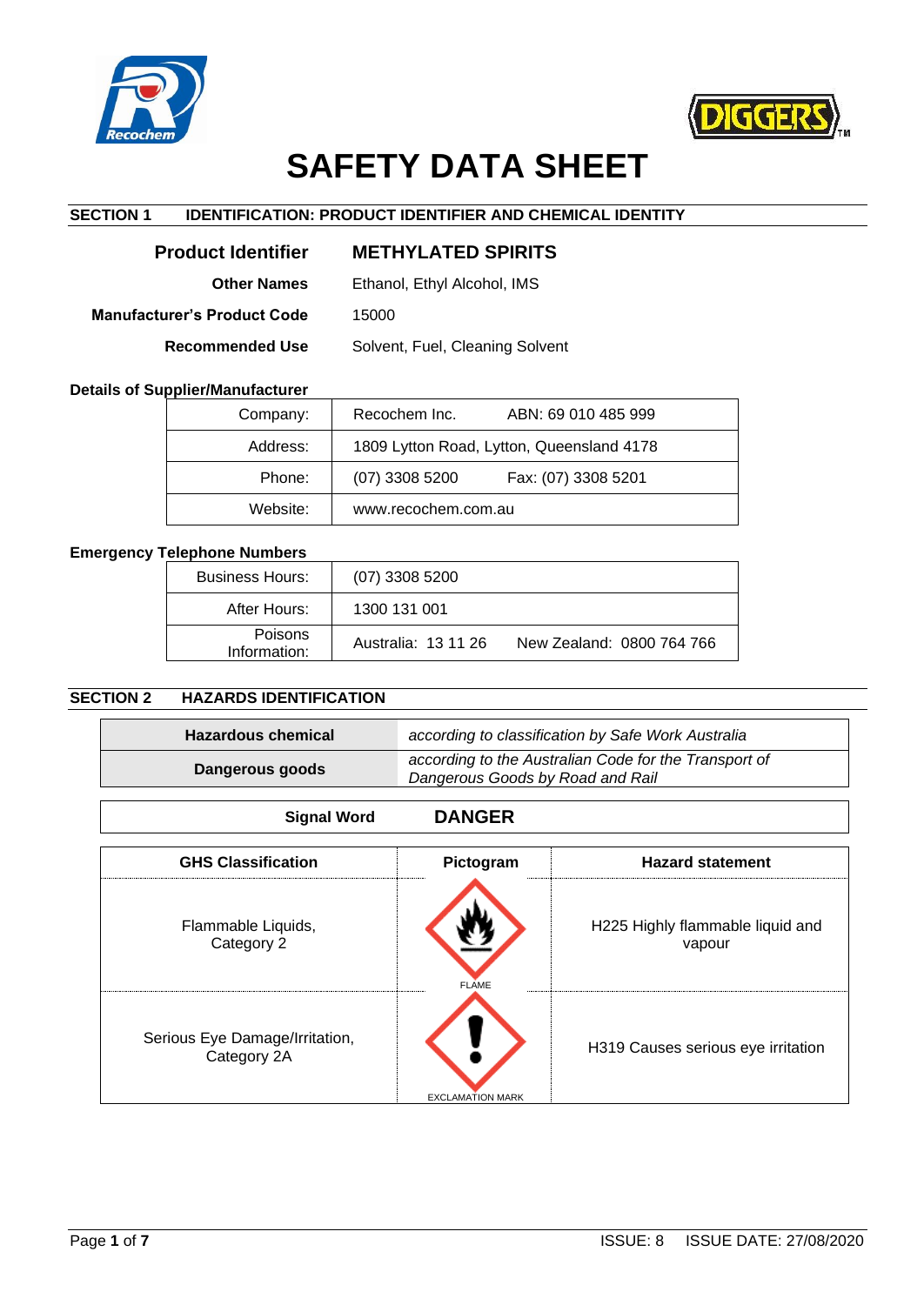# **Precautionary statements:**

| <b>GENERAL</b>          |                                                                                                                                    |
|-------------------------|------------------------------------------------------------------------------------------------------------------------------------|
| P <sub>101</sub>        | If medical advice is needed, have product container or label at hand                                                               |
| P <sub>102</sub>        | Keep out of reach of children                                                                                                      |
| P <sub>103</sub>        | Read label before use                                                                                                              |
| <b>PREVENTATIVE</b>     |                                                                                                                                    |
| P <sub>210</sub>        | Keep away from heat/sparks/open flames/hot surfaces. - No smoking                                                                  |
| P <sub>233</sub>        | Keep container tightly closed                                                                                                      |
| P <sub>240</sub>        | Ground/bond container and receiving equipment                                                                                      |
| P <sub>241</sub>        | Use explosion-proof electrical/ventilation/lighting equipment                                                                      |
| P <sub>242</sub>        | Use only non-sparking tools                                                                                                        |
| P <sub>243</sub>        | Take precautionary measures against static discharge                                                                               |
| P <sub>264</sub>        | Wash thoroughly after handling                                                                                                     |
| P280                    | Wear protective gloves/eye protection/face protection                                                                              |
| <b>RESPONSE</b>         |                                                                                                                                    |
| $P303 + P361 +$         | IF ON SKIN (or hair): Take off contaminated clothing and wash before reuse.                                                        |
| P353                    | Rinse skin with water/shower                                                                                                       |
| $P305 + P351 +$<br>P338 | IF IN EYES: Rinse cautiously with water for several minutes. Remove contact<br>lenses, if present and easy to do. Continue rinsing |
| $P337 + P313$           | If eye irritation persists: Get medical advice/attention                                                                           |
| P370 + P378             | In case of fire: Use foam/water spray/fog for extinction                                                                           |
| <b>STORAGE</b>          |                                                                                                                                    |
| $P403 + P235$           | Store in a well-ventilated place. Keep cool                                                                                        |
| <b>DISPOSAL</b>         |                                                                                                                                    |
| P <sub>501</sub>        | Dispose of contents/container in accordance with local regulations                                                                 |

# **SECTION 3 COMPOSITION AND INFORMATION ON INGREDIENTS**

## **Ingredients Names and Proportions**

| <b>Chemical Entity</b>                                                                                                                                | <b>CAS Number</b> | Proportion (%) |
|-------------------------------------------------------------------------------------------------------------------------------------------------------|-------------------|----------------|
| Ethanol                                                                                                                                               | 64-17-5           | $>= 95$        |
| Demin. Water                                                                                                                                          | 7732-18-5         | $\leq$ 5       |
| The following materials make up the denaturant of the fluid. They are not present in high enough<br>concentrations to trigger any additional hazards. |                   |                |
| Denatonium Benzoate                                                                                                                                   | 3734-33-6         | < 0.001        |
| Methyl Isobutyl Ketone                                                                                                                                | 108-10-1          | 0.25           |
| Fluorescein                                                                                                                                           | ٠                 | < 0.001        |

# **SECTION 4 FIRST AID MEASURES**

#### **Description of necessary first aid measures**

| Inhalation:          | Remove victim from exposure if safe to do so. If rapid recovery does not<br>occur, transport to nearest medical facility for additional treatment. Remove<br>contaminated clothing. |
|----------------------|-------------------------------------------------------------------------------------------------------------------------------------------------------------------------------------|
| <b>Skin Contact:</b> | If skin contact occurs, remove contaminated clothing and wash skin<br>thoroughly with water and follow by washing with soap if available.                                           |
| Eye Contact:         | If in eyes, hold eyes open, flood with water for at least 15 minutes. If<br>symptoms persist transport to nearest medical facility for additional treatment.                        |
| Ingestion:           | If swallowed, do NOT induce vomiting. Transport to nearest medical facility<br>for additional treatment.                                                                            |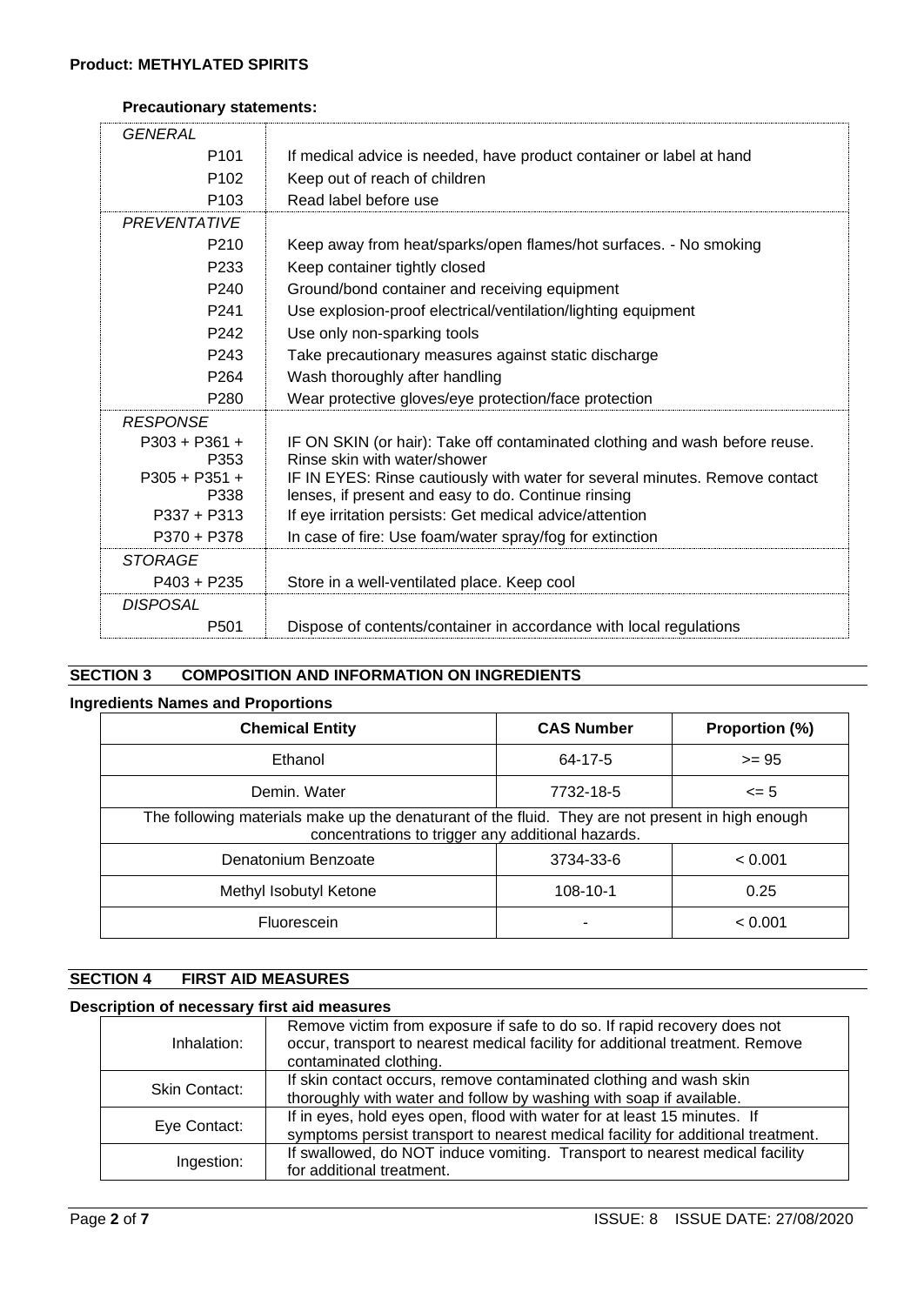## **Symptoms caused by exposure**

| Inhalation: | May cause irritation to the respiratory system. Inhalation of the vapour may<br>result in drunkenness (as per effects of ingestion). Early symptoms may occur<br>at airborne levels of 1000 to 5000ppm.                                                                                                                                                                                                                                                          |  |
|-------------|------------------------------------------------------------------------------------------------------------------------------------------------------------------------------------------------------------------------------------------------------------------------------------------------------------------------------------------------------------------------------------------------------------------------------------------------------------------|--|
| Skin:       | May include burning sensation and/or a dried/cracked appearance. Prolonged<br>contact may cause defatting of skin which can lead to dermatitis.                                                                                                                                                                                                                                                                                                                  |  |
| Eye:        | May include burning sensation, redness, swelling and/or blurred vision.                                                                                                                                                                                                                                                                                                                                                                                          |  |
| Ingestion:  | Can cause drunkenness or harmful central nervous system effects. The<br>deliberate ingestion of ethanol (50-100ml) may cause inebriation such that<br>safety is impaired. Effects of a small intake may include excitation, euphoria,<br>headache, dizziness, drowsiness, blurred vision, and fatigue. Ingestion of a<br>large amount may lead to severe acute intoxication, tremours, convulsion, loss<br>of consciousness, coma, respiratory arrest and death. |  |

## **Medical attention and special treatment**

Treat symptomatically.

## **SECTION 5 FIRE FIGHTING MEASURES**

#### **Suitable extinguishing equipment**

Alcohol stable foam, water spray or fog. Dry chemical powder, carbon dioxide for small fires only. Do not use water in a jet.

#### **Specific hazards arising from the chemical**

Carbon monoxide and/or carbon dioxide may be evolved.

## **Special protective equipment and precautions for fire fighters**

Wear full protective clothing and self-contained breathing apparatus. Hazchem code •2YE.

## **SECTION 6 ACCIDENTAL RELEASE MEASURES**

#### **Personal precautions, protective equipment and emergency procedures**

Avoid contact with spilled or released material. Shut off leaks, if possible without personal risks. Isolate hazard area and deny entry to unnecessary or unprotected personnel. Remove all sources of ignition in the surrounding area. Take precautionary measure against static discharge. Ensure electrical continuity by bonding and earthing all equipment.

#### **Environmental precautions**

Use appropriate containment to avoid environmental contamination. Prevent from spreading and entering waterway using sand, earth or other appropriate barriers. Attempt to disperse the vapour or to direct its flow to a safe location for example by using fog sprays. Ventilate contaminated area thoroughly.

#### **Methods and materials for containment and cleaning up**

For small spills (< 1 drum), transfer by mechanical means to a labelled, sealable container for product recovery or safe disposal. Allow any residues to evaporate or use an appropriate absorbent material and dispose of safely.

For larger spills (> 1 drum), transfer by means such as a vacuum truck to a salvage tank for recovery or disposal. Do not flush residues with water. Retain as contaminated waste. Allow any residues to evaporate or use an appropriate absorbent material and dispose of safely.

# **SECTION 7 HANDLING AND STORAGE**

#### **Precautions for safe handling**

Highly flammable product. Avoid breathing vapours. Handle and open containers with care in a wellventilated area. Ensure that the workplace is ventilated such that the Occupational Exposure limit is not exceeded. Avoid contact with skin, eyes and clothing. Wash thoroughly after handling. Do not eat, drink or smoke in contaminated areas. Electrostatic charges may be generated during transfer. Electrostatic discharge may cause fire. Ensure electrical continuity by earthing all equipment. Flameproof equipment necessary in area where chemical is being used. Vapours may accumulate in low or confined areas.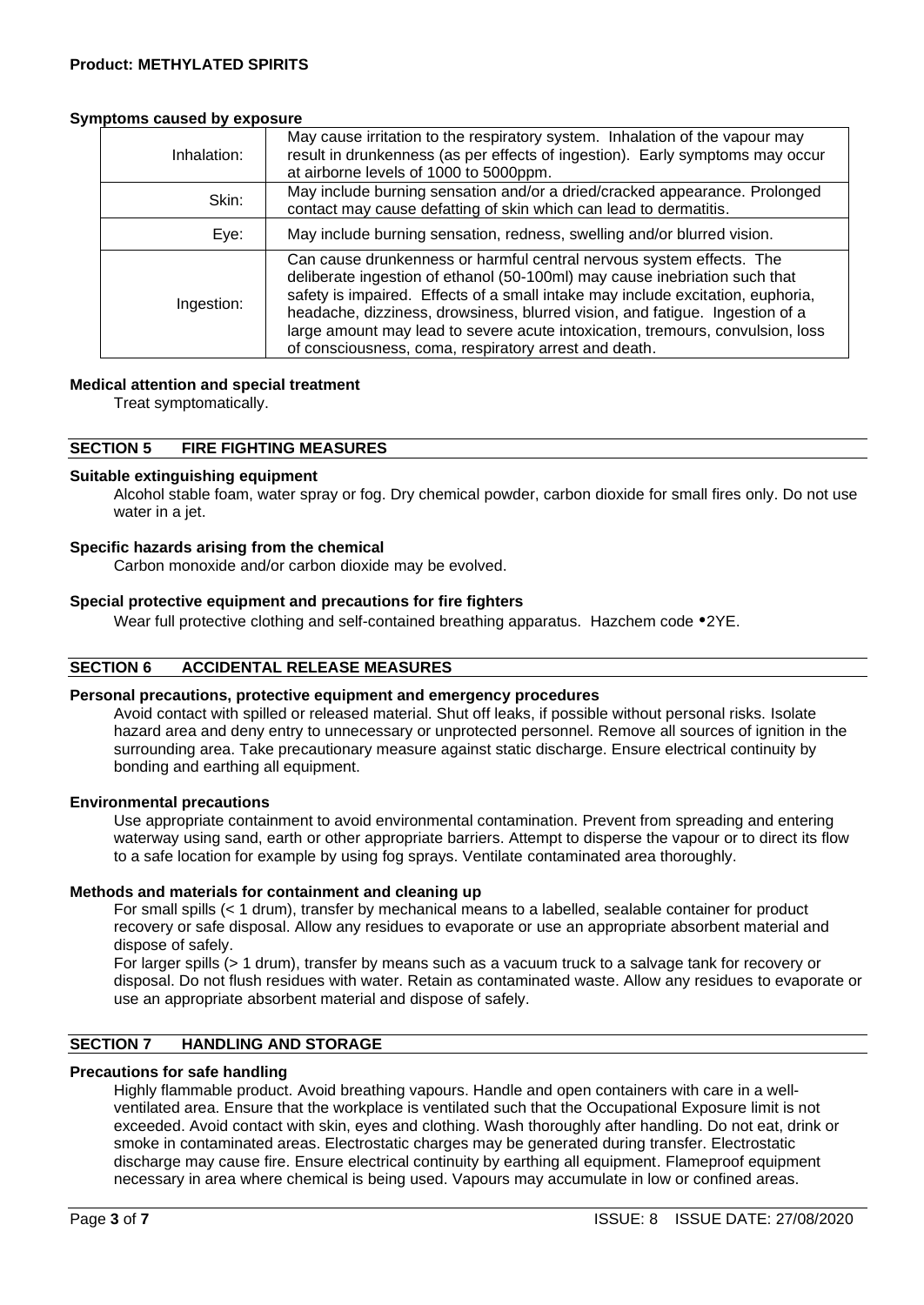## **Product: METHYLATED SPIRITS**

#### **Conditions for safe storage, including any incompatibilities**

Bulk storage tanks should be bunded. Store in a well-ventilated area, away from sunlight, ignition sources and other sources of heat. Do not store near strong oxidants.

## **SECTION 8 EXPOSURE CONTROLS AND PERSONAL PROTECTION**

#### **Exposure control measures**

From National Occupational Health & Safety Commission (NOHSC) Worksafe Australia - Ethanol: 1880mg/m<sup>3</sup> (1000ppm) TWA (8hr)

#### **Biological monitoring**

No biological limit allocated.

#### **Engineering controls**

Ensure that adequate ventilation is provided. Maintain air concentrations below recommended exposure standards. Avoid generating and inhaling mists and vapours. Keep containers closed when not in use.

#### **Individual protection measures**

| Eye and face protection: | Wear safety goggles.                                                                                                                                                                                                                                                                                                                                                                               |
|--------------------------|----------------------------------------------------------------------------------------------------------------------------------------------------------------------------------------------------------------------------------------------------------------------------------------------------------------------------------------------------------------------------------------------------|
| Skin protection:         | Use solvent resistant gloves, nitrile for longer term protection or PVC and<br>neoprene for incidental splashes.                                                                                                                                                                                                                                                                                   |
| Respiratory protection:  | If work practices do not maintain airborne level below the exposure<br>standard, use appropriate respiratory protection equipment. When using<br>respirators, select an appropriate combination of mask and filter. Select a<br>filter for organic gases and vapours (boiling point > 65°C). Respirators<br>should comply with AS1716 or an equivalent approved by a state/territory<br>authority. |
| Thermal hazards:         | Not applicable.                                                                                                                                                                                                                                                                                                                                                                                    |

#### **SECTION 9 PHYSICAL AND CHEMICAL PROPERTIES**

| Appearance:                                       | Colourless clear liquid |
|---------------------------------------------------|-------------------------|
| Odour:                                            | Alcoholic               |
| Odour threshold (ppm):                            | Data not available      |
| pH:                                               | Data not available      |
| Melting point/freezing point (°C):                | $-117$                  |
| Initial boiling point and boiling range (°C):     | 78                      |
| Flash point $(^{\circ}C)$ :                       | 13 (Abel)               |
| Evaporation rate (Butyl acetate = $1$ ):          | Data not available      |
| Flammability:                                     | Highly flammable        |
| Upper/lower flammability or explosive limits (%): | $3.5 - 19.0$            |
| Vapour pressure (mmHg @ 20°C):                    | 44                      |
| Vapour density (air = 1, $@$ 15°C):               | 1.59                    |
| Density (g/ml $@$ 15°C):                          | $0.79 - 0.81$           |
| Solubility:                                       | Data not available      |
| Partition coefficient: n-octanol/water:           | Data not available      |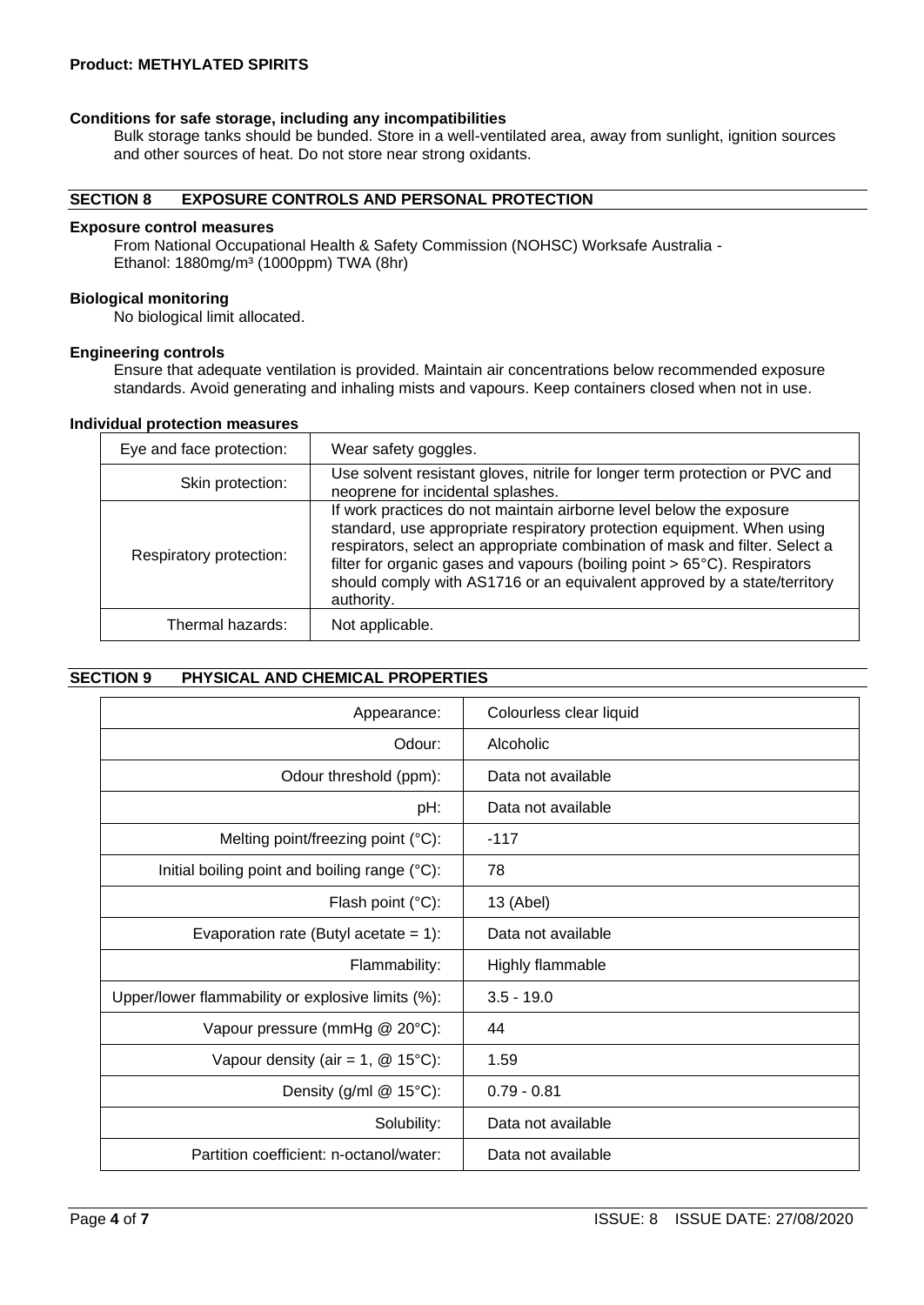| Auto-ignition temperature (°C):                      | 392                |
|------------------------------------------------------|--------------------|
| Decomposition temperature (°C):                      | Data not available |
| Kinematic viscosity (mm $^{2}/s$ @ 20 $^{\circ}$ C): | Data not available |

# **SECTION 10 STABILITY AND REACTIVITY**

## **Reactivity**

Stable under normal conditions of use.

#### **Chemical stability**

Stable under normal conditions of use.

#### **Possibility of hazardous reactions**

Stable under normal conditions of use.

#### **Conditions to avoid**

Avoid heat, sparks, open flames and other ignition sources.

#### **Incompatible materials**

Strong oxidising agents.

## **Hazardous decomposition products**

Burning can produce carbon monoxide and/or carbon dioxide.

## **SECTION 11 TOXICOLOGICAL INFORMATION**

| Acute toxicity:                                                  | Low toxicity in animals -<br>LD50 Oral (rat): 7060mg/kg<br>LC50 Inhalation (rat, 6h): 5900mg/m <sup>3</sup>                                                   |  |
|------------------------------------------------------------------|---------------------------------------------------------------------------------------------------------------------------------------------------------------|--|
| Skin corrosion/irritation:                                       | Mild irritant. Prolonged contact may cause defatting of skin which can<br>lead to dermatitis.                                                                 |  |
| Serious eye<br>damage/irritation:                                | Vapours may irritate the eyes. Liquid or mists may severely irritate or<br>damage the eyes.                                                                   |  |
| Respiratory or skin<br>sensitisation:                            | Not expected to be a sensitiser.                                                                                                                              |  |
| Germ cell mutagenicity:                                          | Not expected to be mutagenic.                                                                                                                                 |  |
| Carcinogenicity:                                                 | Not expected to be carcinogenic.                                                                                                                              |  |
| Reproductive toxicity:                                           | Not expected to impair fertility.                                                                                                                             |  |
| Specific Target Organ<br>Toxicity (STOT) -<br>single exposure:   | Data not available.                                                                                                                                           |  |
| Specific Target Organ<br>Toxicity (STOT) -<br>repeated exposure: | Long term exposure by swallowing or repeated inhalation, may cause<br>degenerative changes in the liver, kidneys, gastrointestinal tract and<br>heart muscle. |  |
| Aspiration hazard:                                               | Aspiration into the lungs when swallowed or vomited may cause chemical<br>pneumonitis which can be fatal.                                                     |  |

# **SECTION 12 ECOLOGICAL INFORMATION**

#### **Ecotoxicity**

Acute toxicity:

| $Fish -$               | Expected to be harmful |
|------------------------|------------------------|
| Aquatic invertebrate - | Expected to be harmful |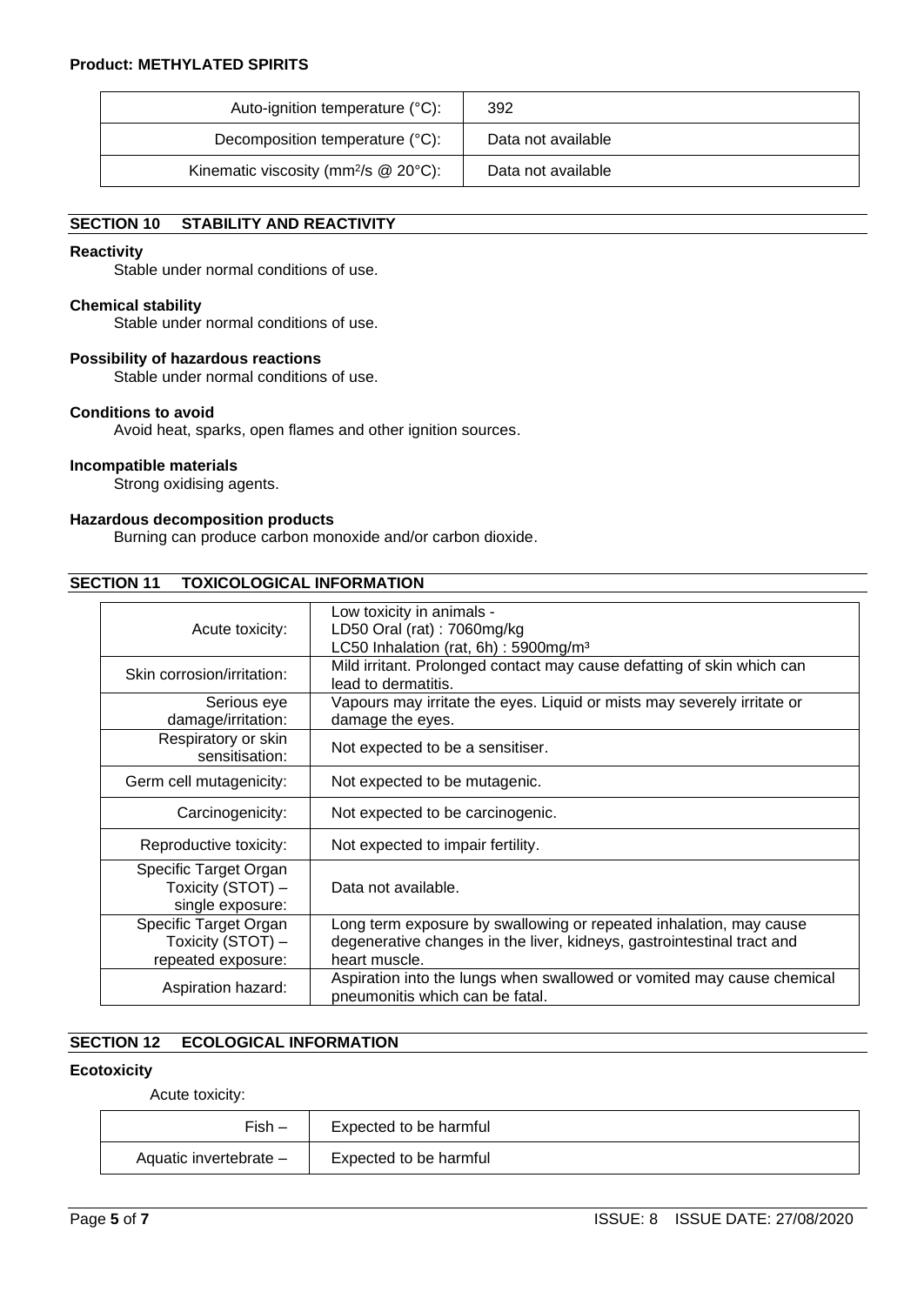#### **Product: METHYLATED SPIRITS**

| $Algae -$              | Expected to be toxic   |
|------------------------|------------------------|
| Microorganisms-        | Expected to be harmful |
| Chronic toxicity:      |                        |
| $Fish -$               | Data not available     |
| Aquatic invertebrate - | Data not available     |
| $Algae -$              | Data not available     |
| Microorganisms-        | Data not available     |

## **Persistence and degradability**

Biodegradable.

#### **Bioaccumulative potential**

Data not available.

#### **Mobility in soil**

Miscible with water.

#### **Other adverse effects**

Data not available.

## **SECTION 13 DISPOSAL CONSIDERATIONS**

Ensure waste disposal conforms to local waste disposal regulations.

#### **SECTION 14 TRANSPORT INFORMATION**

| UN number:                                | 1170    |
|-------------------------------------------|---------|
| Proper shipping name:                     | Ethanol |
| <b>Australian Dangerous Goods class:</b>  | З       |
| Australian Dangerous Goods packing group: | Ш       |
| Hazchem code:                             | •2YF    |

# **SECTION 15 REGULATORY INFORMATION**

| Standard for the Uniform Scheduling of Medicines<br>and Poisons (SUSMP), Poisons Schedule: |        |
|--------------------------------------------------------------------------------------------|--------|
| Australian Inventory of Chemical Substances<br>$(AICS)$ :                                  | Listed |
| Dangerous Goods Initial Emergency Response<br>Guide (SAA/SNZ HB76):                        | 14     |